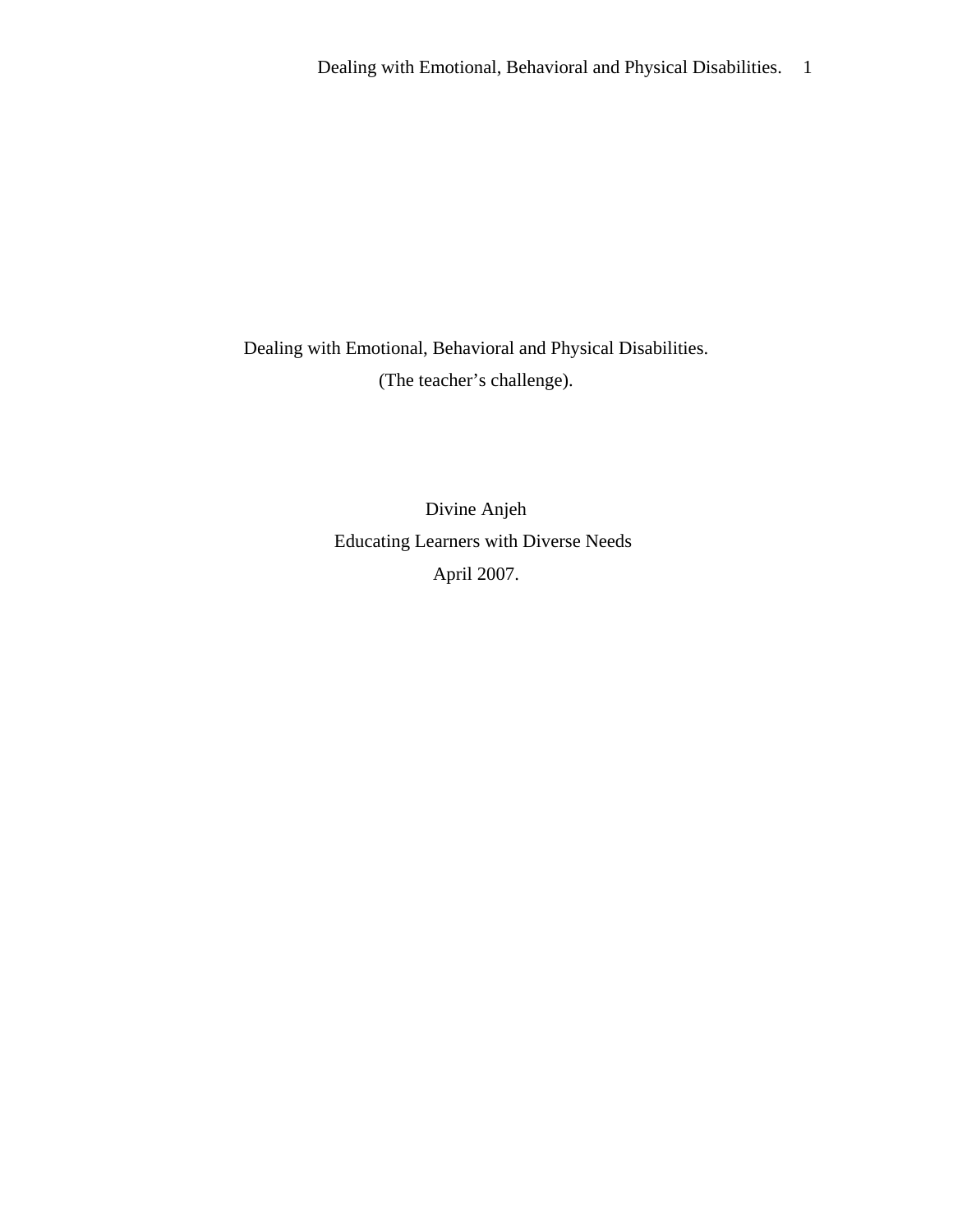# Abstract

This paper addresses the differences between emotional and behavioral disorders, physical and health impairments and Traumatic brain Injury at the level of definitions, causes, and characteristics. It also describes specific and the most effective instructional strategies for students with these disabilities. It further suggests ways and means by which teachers could nurture self-esteem as well as self-advocacy skills for students with emotional disorders, physical/health impairments and traumatic brain injury. The paper will also posit on how teachers could get regular students to understand, respect and respond appropriately to other students with disabilities in an inclusion classroom before reporting on an IEP meeting the writer observed.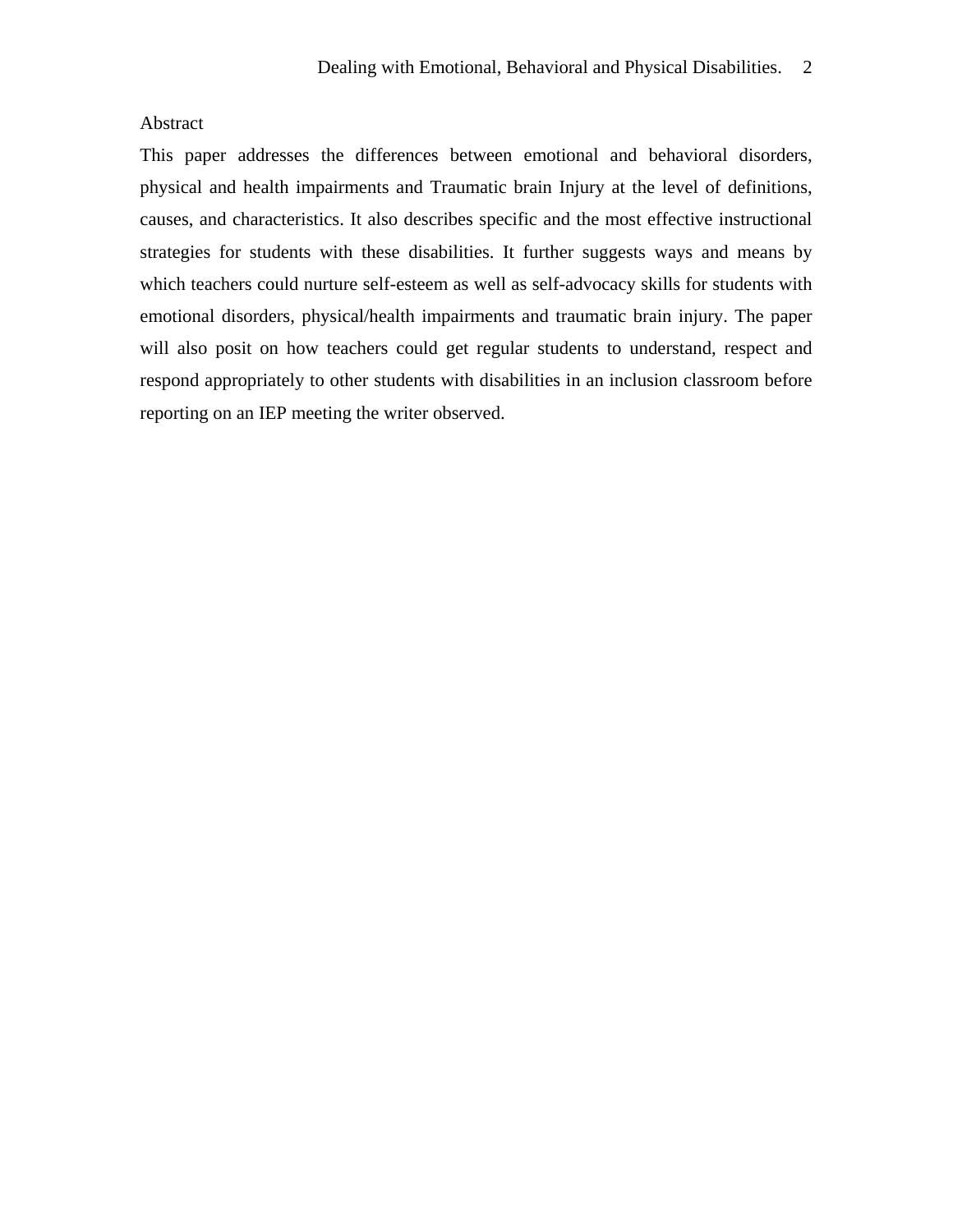| <b>Factors</b>   | <b>Emotional &amp; Behavioral</b> | <b>Physical &amp; Health</b> | <b>Traumatic Brain Injury</b> |
|------------------|-----------------------------------|------------------------------|-------------------------------|
|                  | disorders                         | <b>Impairments</b>           | (TBI)                         |
|                  | Emotional or behavioral           | Physical disability or       | Traumatic brain injury is     |
|                  | disorders (EBD) refers to a       | orthopedic impairment        | a head injury so severe       |
|                  | condition in which behavioral     | includes severe              | that it damages the brain.    |
| <b>Definitio</b> | or emotional responses of an      | disabilities that            | Traumatic brain injury        |
| $\mathbf n$      | individual in school are so       | adversely affect             | occurs when an injury to      |
|                  | different from his/her generally  | educational                  | the exterior of the head is   |
|                  | accepted, age-appropriate,        | performance.                 | strong enough to cause        |
|                  | ethnic, or cultural norms that    | There is a diverse           | damage to the brain.          |
|                  | they adversely affect             | range of disabilities in     |                               |
|                  | educational performance in        | this category including      |                               |
|                  | such areas as self-care, social   | such conditions as           |                               |
|                  | relationships, personal           | cerebral palsy, spina        |                               |
|                  | adjustments, academic             | bifida, amputations or       |                               |
|                  | progress, classroom behavior,     | limb absences, and           |                               |
|                  | or work adjustment, (CECED,       | muscular dystrophy           |                               |
|                  | 1991)                             |                              |                               |
|                  | The term includes children        |                              |                               |
|                  | who are schizophrenic or          |                              |                               |
|                  | autistic. The term does not       |                              |                               |
|                  | include children who are          |                              |                               |
|                  | socially maladjusted, unless it   |                              |                               |
|                  | is determined that they are       |                              |                               |
|                  | seriously emotionally             |                              |                               |
|                  | disturbed.                        |                              |                               |
|                  |                                   |                              |                               |
|                  |                                   |                              |                               |
|                  | Mental health disorders in        | There are many causes        | Half of all traumatic brain   |
| <b>Causes</b>    | children and adolescents are      | of physical disabilities.    | injuries are caused by        |

Emotional, Behavioral, and Physical Disabilities.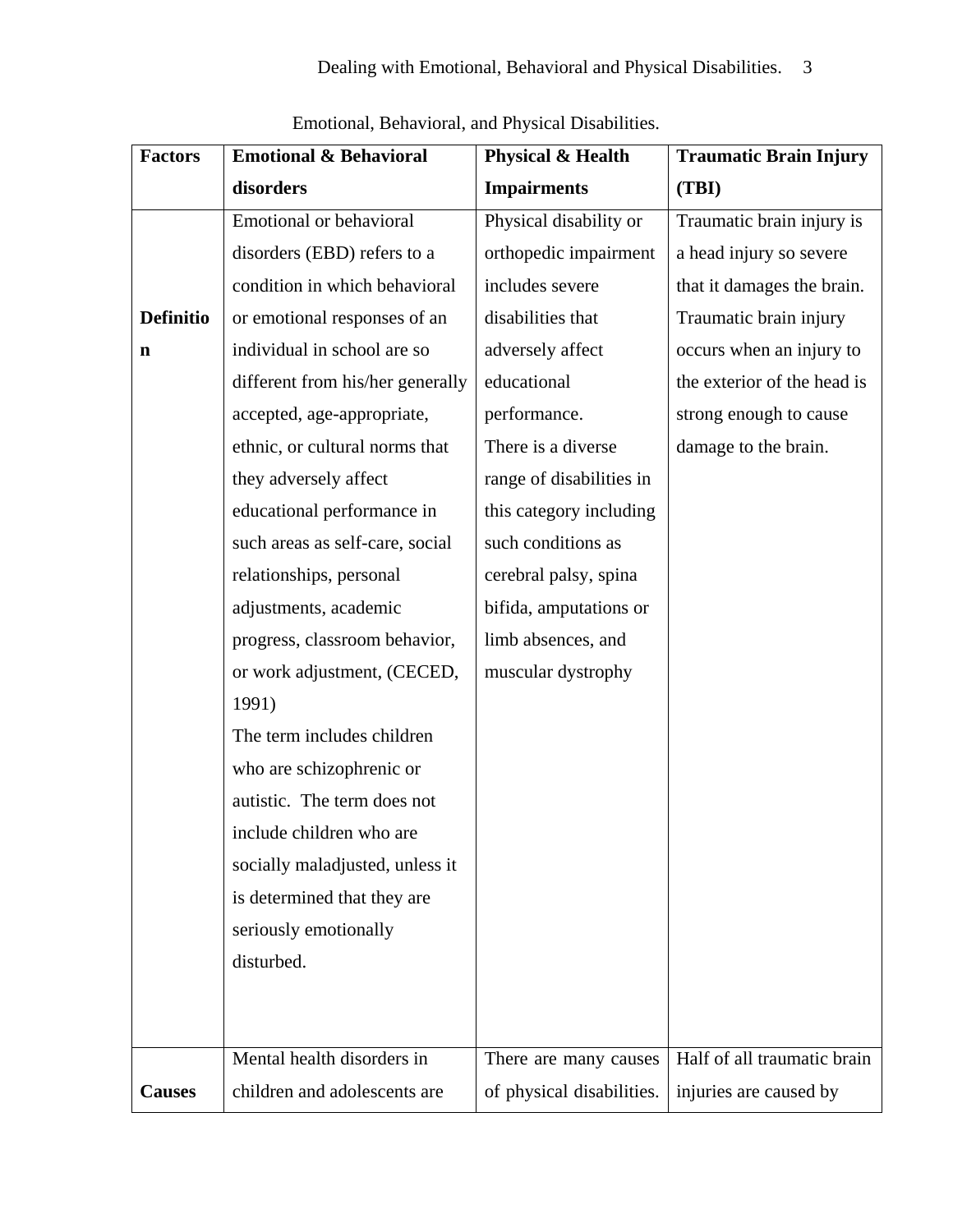|                 | caused by biology,              | Neurological                   | collisions involving cars,  |
|-----------------|---------------------------------|--------------------------------|-----------------------------|
|                 | environment, or combination     | impairments, such as           | motorcycles and bicycles.   |
|                 | of the two.                     | cerebral<br>palsy,             | Traumatic brain injuries    |
|                 | Some of the biological factors  | epilepsy,<br>and<br>spina      | inflicted by firearms have  |
|                 | are genetics, chemical          | bifida, cause damage           | the highest likelihood of   |
|                 | imbalances in the body, and     | the<br>brain<br>and<br>to      | causing death.              |
|                 | damage to the central nervous   | nervous system.                | Infants and small children  |
|                 | system, such as a head injury.  | Musculoskeletal                | are also vulnerable to      |
|                 | Many environmental factors      | impairments, such as           | traumatic brain injuries,   |
|                 | also can affect mental health,  | muscular<br>dystrophy          | particularly as a result of |
|                 | including exposure to violence, | arthritis,<br>and<br>can       | being shaken violently.     |
|                 | extreme stress, and the loss of | reduce physical ability.       | The most common causes      |
|                 | an important person.            | Toxins,<br>drugs,<br><b>or</b> | are motor vehicle and       |
|                 |                                 | alcohol<br>may<br>cause        | bicycle accidents, but can  |
|                 |                                 | other<br>congenital            | also include sports         |
|                 |                                 | defects.<br>Trauma and         | injuries, falls, or acts of |
|                 |                                 | illness (such as polio)        | violence, such as a         |
|                 |                                 | are also leading causes        | gunshot wound or blow to    |
|                 |                                 | of physical disabilities.      | the head.                   |
|                 |                                 | General causes of              |                             |
|                 |                                 | physical impairments           |                             |
|                 |                                 | and special health care        |                             |
|                 |                                 | needs are: infections          |                             |
|                 |                                 | Heredity, accidents            |                             |
|                 |                                 | and injuries, multiple         |                             |
|                 |                                 | factors etc.                   |                             |
|                 |                                 |                                |                             |
| <b>Characte</b> | a) an inability to learn which  | These impairments              | Children who sustain TBI    |
| -ristics        | cannot be explained by          | make it difficult for          | may experience a            |
|                 | intellectual, sensory or health | children to control            | complex array of            |
|                 | factors;                        | their voluntary motor          | problems, including the     |
|                 |                                 |                                |                             |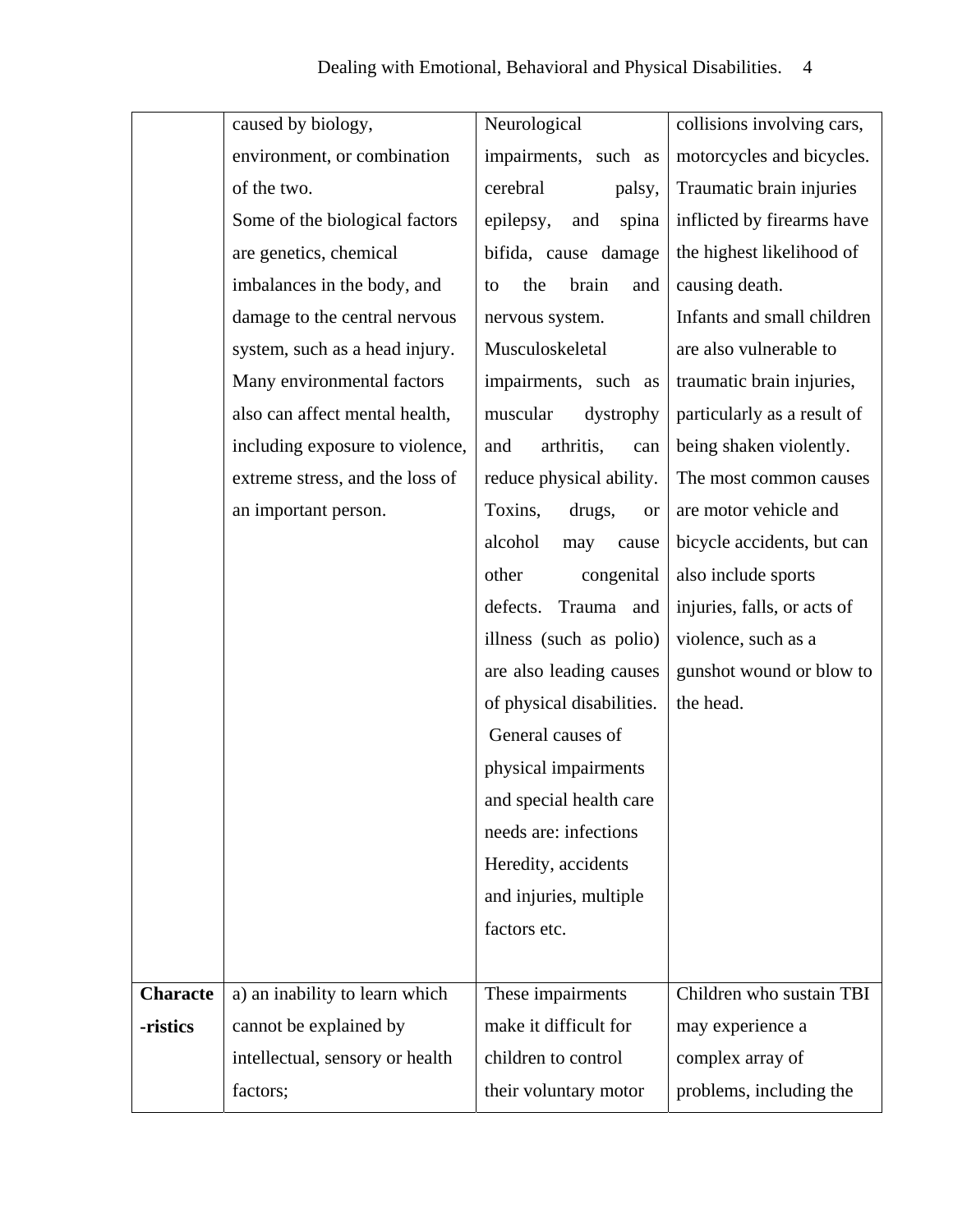| b) an inability to build or    | movements; hence         | following:                  |
|--------------------------------|--------------------------|-----------------------------|
| maintain satisfactory          | moving around will be    | Physical impairments -      |
| relationships with peers and   | difficult and            | speech, vision, hearing     |
| teachers;                      | challenging.             | and other sensory           |
| c) Inappropriate types of      | Intelligence is not      | impairment, headaches,      |
| behavior or feelings under     | affected by these        | lack of fine motor          |
| normal circumstances;          | conditions, though       | coordination, plasticity of |
| d) a general pervasive mood of | children will have had   | muscles, paresis or         |
| unhappiness or depression; or  | fewer opportunities to   | paralysis of one or both    |
| e) a tendency to develop       | "act" on things in their | sides and seizure           |
| physical symptoms or fears     | environment.             | disorders, balance, and     |
| associated with personal or    | Augmentative             | other gait impairments.     |
| school problems.               | communication            | Cognitive impairments -     |
| (IDEA, 1997).                  | systems may be           | short- and long-term        |
|                                | needed for children      | memory deficits,            |
|                                | who have trouble         | impaired concentration,     |
|                                | speaking. Children       | slowness of thinking, and   |
|                                | should be encouraged     | limited attention span, as  |
|                                | to be independent in     | well as impairments of      |
|                                | all activities.          | perception,                 |
|                                |                          | communication, reading      |
|                                |                          | and writing skills,         |
|                                |                          | planning, sequencing, and   |
|                                |                          | judgement.                  |
|                                |                          | Psychosocial-behavioral-    |
|                                |                          | emotional impairments -     |
|                                |                          | fatigue, mood swings,       |
|                                |                          | denial, self-centeredness,  |
|                                |                          | anxiety, depression,        |
|                                |                          | lowered self-esteem,        |
|                                |                          | sexual dysfunction,         |
|                                |                          |                             |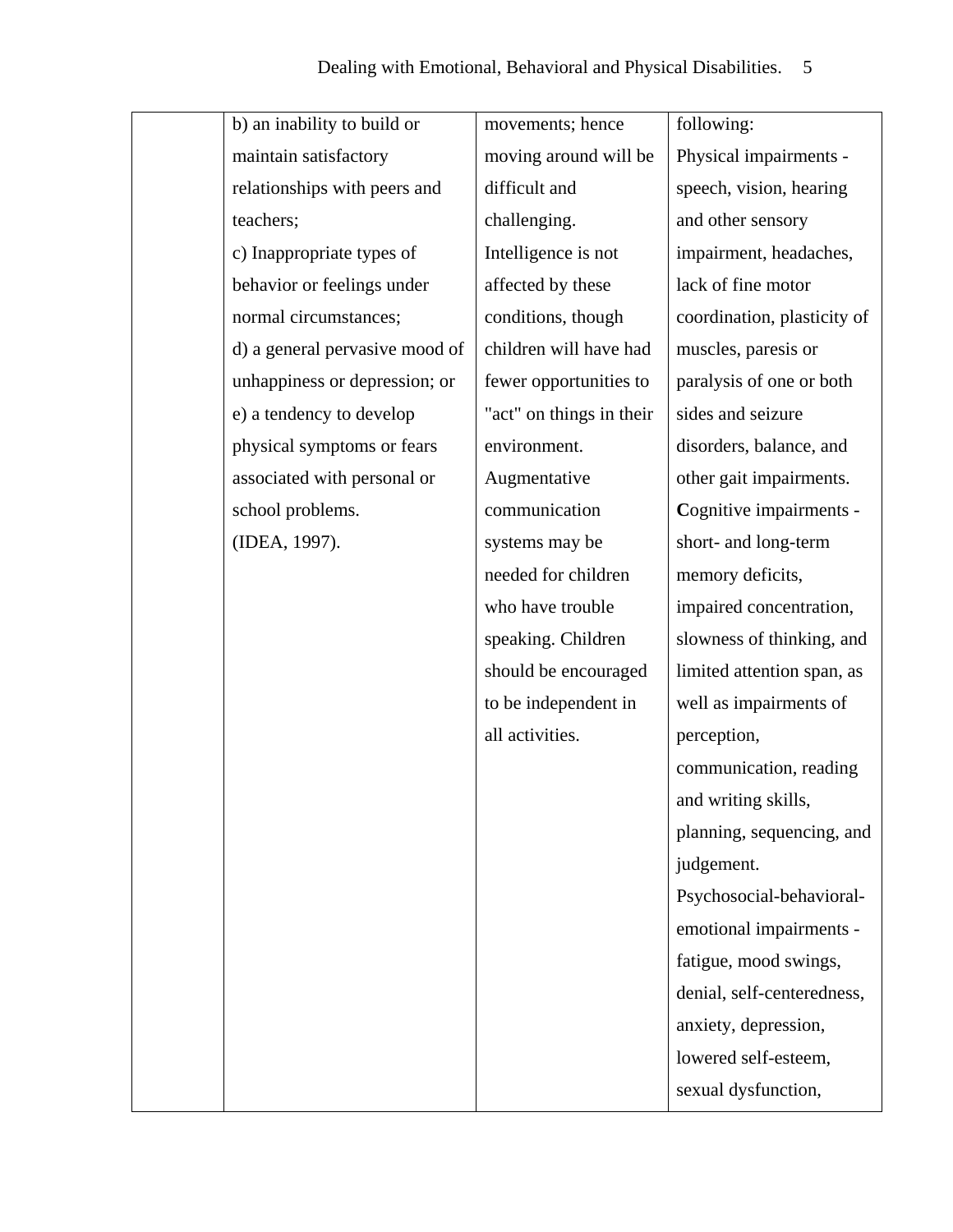|  | restlessness, lack of    |
|--|--------------------------|
|  | motivation, inability to |
|  | self-monitor, difficulty |
|  | with emotional control,  |
|  | inability to cope,       |
|  | agitation, excessive     |
|  | laughing or crying, and  |
|  | difficulty relating to   |
|  | others.                  |
|  |                          |
|  |                          |

## Traumatic Brain Injury

 The strategies that teachers have used with success with students with disabilities are similar to those used with regular students. Hence all students benefit from these accommodations. To guarantee attention/concentration, which helps in the completion of task and the avoidance of the scenario wherein students fail to complete task because they are easily drawn into doing other things and neglecting their primary focus.

 Lash (2000) suggests reducing distractions in students work area (i.e. removing extra books, pencils etc.); dividing work into smaller sections that will enable students complete one section at a suggested time and with specific expectations; asking students to summarize information that has just been presented orally; using cue cards to alert students to pay attention including words like "look," "listen," or calling the student's name); establishing a nonverbal cueing system like eye contact and touch to remind students to pay attention, as strategies that could be help in the classroom.

 Another strategy for children with Traumatic Brain Injury (TBI) concentrates on training memory. It is believed that short-term memory is affected by TBI. To solve this, teachers may frequently repeat information or summarize it; encourage the use of post-it notes, calendars and assignment books; categorize and chunk up information to assist retention; link new information to students previous knowledge and experience; use mnemonics for easy recall; and provide experiential presentations of instructional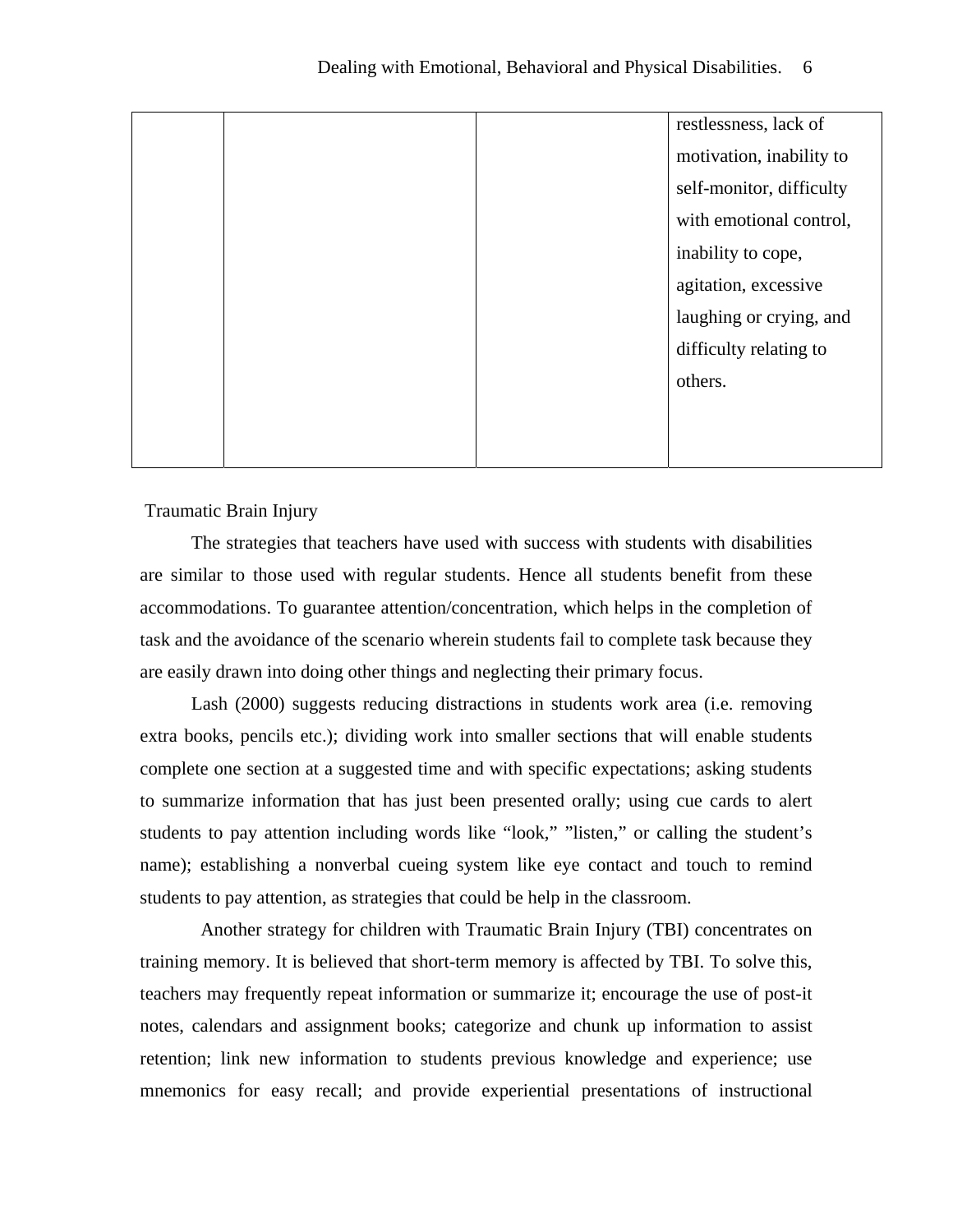materials. These strategies would enhance the student's ability to mentally record and store information and be able to recall them from memory when needed.

 TBI also impacts the child's ability to arrange information, materials and activities in an orderly manner. To help students whose organizational ability is affected by TBI, teachers should among other things provide students with additional time; provide checklist for complex tasks; write schedules and daily routines; review schedules daily and organize materials for each class; practice sequencing materials; make outlines based on class lectures; color-code materials for each class like textbooks, notebooks, and other supplies; and help plan activities like parties or after school events to strengthen their organizational skills.

 The last set of strategies would address the issue of following directions by executing a series of steps to accomplish a given task. These skills would be trained by providing oral and written instructions; asking students to repeat instructions to the teacher or a peer; underlining and/or highlighting important parts of directions in written assignments; giving directions; asking students to perform task; checking accuracy and above all showing down the pace of instruction.

Emotional and Behavioral Disorders.

 Students with Emotional and behavioral disorders reflect two major characteristics namely that their behavior is visibly different from that expected of the school or the community; and that they are in need of remediation. Teachers need to be sensitive and cautious in tackling students with these disorders.

 The first strategy is to identify specific conduct that is disruptive and relate it to a particular behavior. When this is done, remediation is clearer. Lewis, Heflin, & DiGangi (1991) conclude that the most effective and efficient approach is to pinpoint the specific behavioral problem and apply data-based instruction for remediation.

 Encouraging new behavior by focusing behavior management systems on positive, pro-social replacement will provide students with the opportunities to practice and be reinforced for appropriate behaviors.

 Among the many strategies suggested by research students should provide adequate opportunities for students to practice new behaviors by structuring the learning environment so that these skills can be addressed and practiced. The pro-social behaviors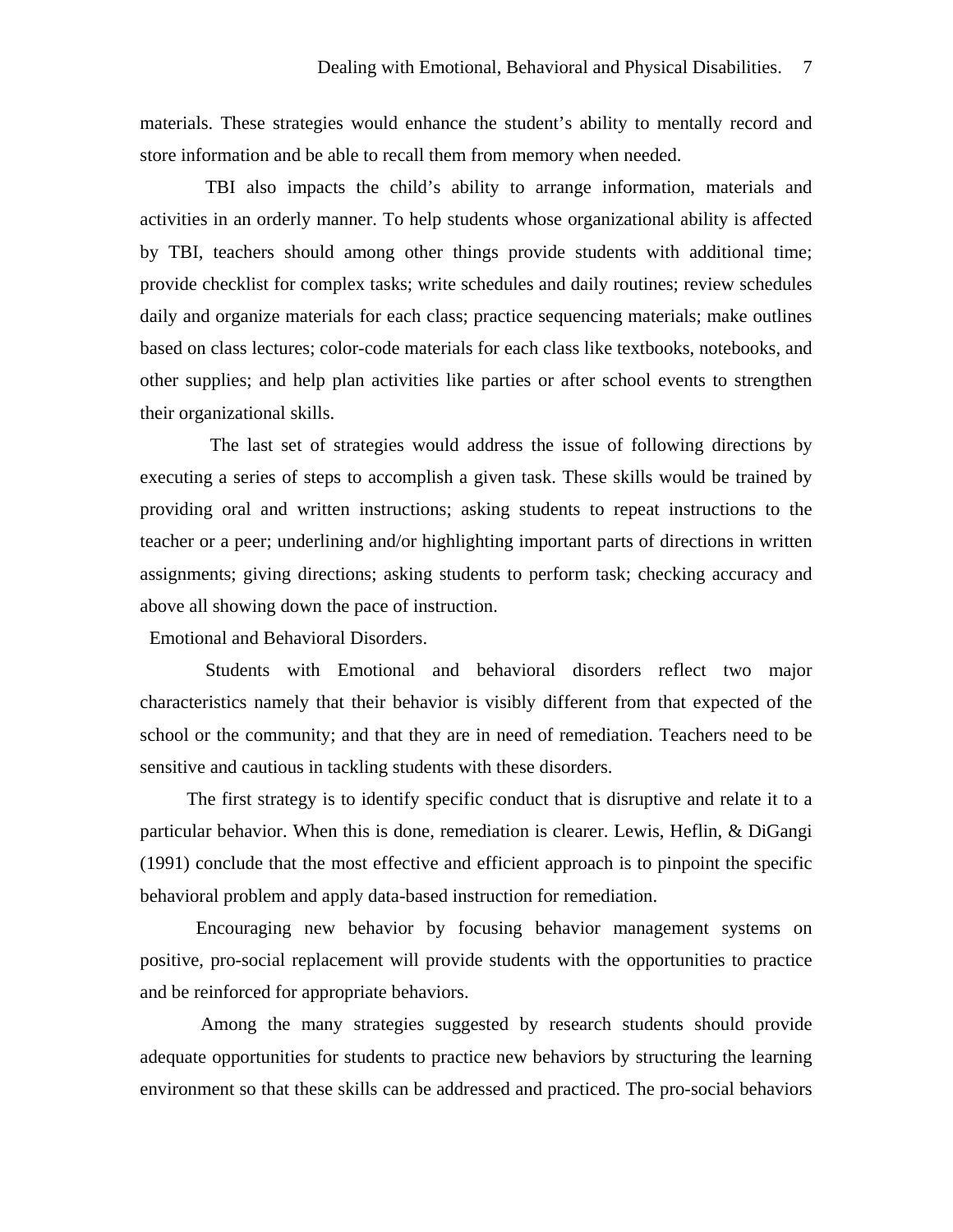would include taking turns, working with a partner, working in groups, or with others; displaying appropriate behaviors toward peers; increasing positive relationships; showing interest and caring; setting conflicts without fighting, (Algozine, Ruhl, & Ramsey, 1991).

 Another common strategy is the one that considers social skills deficits as errors in learning. Addressing situations that verify students' reaction in social situations like how would you behave if a peer on the bus calls you a name? Role-playing responses in several social situations would help address many social deficits.

#### *Physical and Health Impairments.*

 Most accommodations for the physically impairment would deal with the provision of certain accommodations and making learning as well as the learning environment accessible. Usually schoolchildren may require special features and instructional accommodations including adjusted schedules and extra time, planning for health care in the classroom in order to respond to emergencies such as seizures and for monitoring medication.

 Other strategies would include creative solutions (e.g., videotapes of lessons) to lessen the impact of absences, which are a common feature of classrooms for the physical and health impaired considering their frequent health lapses as well as their frail situation.

 Moreover the teacher has to be knowledgeable and received training in issues including lifting and transferring children, and coordination of professional services. He also has to be able to adapt to specific physical environments. This he can do by reducing the amount of furniture and equipment in the classroom for the blind or vision impaired for example or the amount of distractions at the reach of students with ADHD.

 Therefore, learning environments should be redesigned, and that task could become an excellent learning activity. Accessibility and inclusion is important at school, at home, and in the community. Removal of physical barriers, elimination of social barriers, participation in extracurricular activities, inclusion in sports and leisure time activities are strategies teachers could use to good effect with students with disabilities.

 Modifying teaching techniques is at the center of strategies that would help students who are physically or health impaired. It should include a lot of visuals, realia for some and audio for others. Teachers should provide interactive group activities as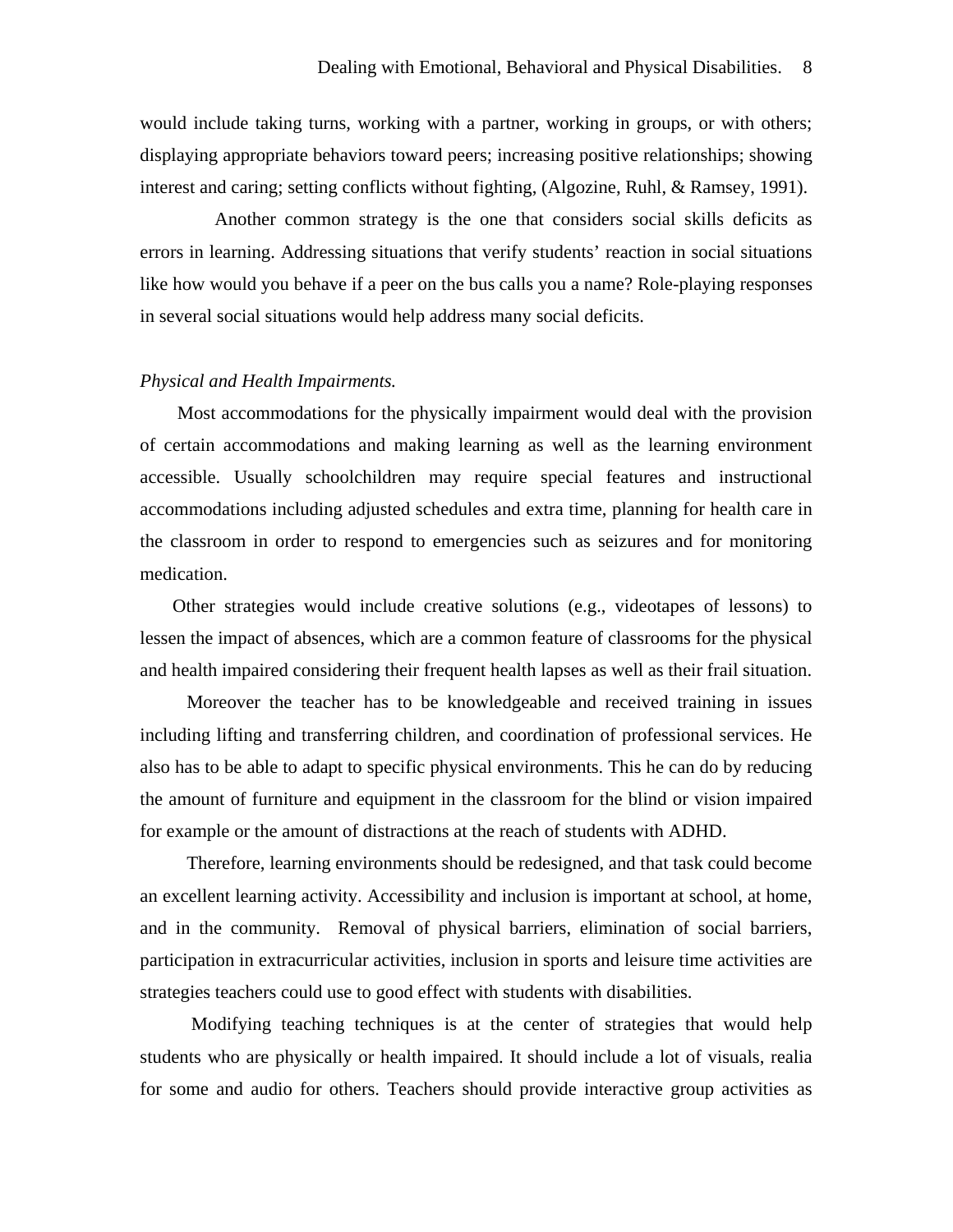well as experiential instruction which offer students a practical way of accessing content. Providing content in moderated chunks would reduce distraction; in the same way as slowing down instruction would improve comprehension.

### *Improving self-esteem and self-advocacy.*

 Allowing the students assume responsibility for their own learning in a positive way to improve their self-concept, feeling of belonging to the school, and success at school. Common strategies would include those involving self-control, selfreinforcement, self-monitoring, self-management, problem, problem-solving, cognitive behavior modification, and metacognitive skills focus primarily on teaching students the skills necessary for taking responsibility and showing initiative in making decisions about their own instruction.

 In most cases students with disabilities are treated as different from other students. This usually alienates and isolates them leading them to deliberately avoiding contact with regular kids, who make fun of them. One of the things teachers can do is help peers understand, accept and include those with difference, (CSWD, 2002).

 Promoting inclusionary practices will also enable disabled and nondisabled children follow normal routines providing opportunities for them to recognize the many similarities they share; the talents and abilities of every classmate; and to accept or even celebrate the unique traits that make each person an individual.

### Nurturing respect and understanding

 It is believed that this contact between children will begin to "break down barriers of misunderstandings and dispel the myths that have created society's and their own response to disability," (Kliff & Kunc, 1994).

 Dembo & Wright (1983) insists that help should always be "natural and situationrooted." The fear is that in most classrooms, regular kids have the tendency of trying to do everything for students with disabilities. The issue here is that too much help is disempowering and as much as it teaches other students to be respectful of students with disability, it deprives them of the important opportunity to develop independently.

 Most children with disability are cautious of what is fair and what is not. They feel the weight of the stigma they are forced to carry around every day. It is important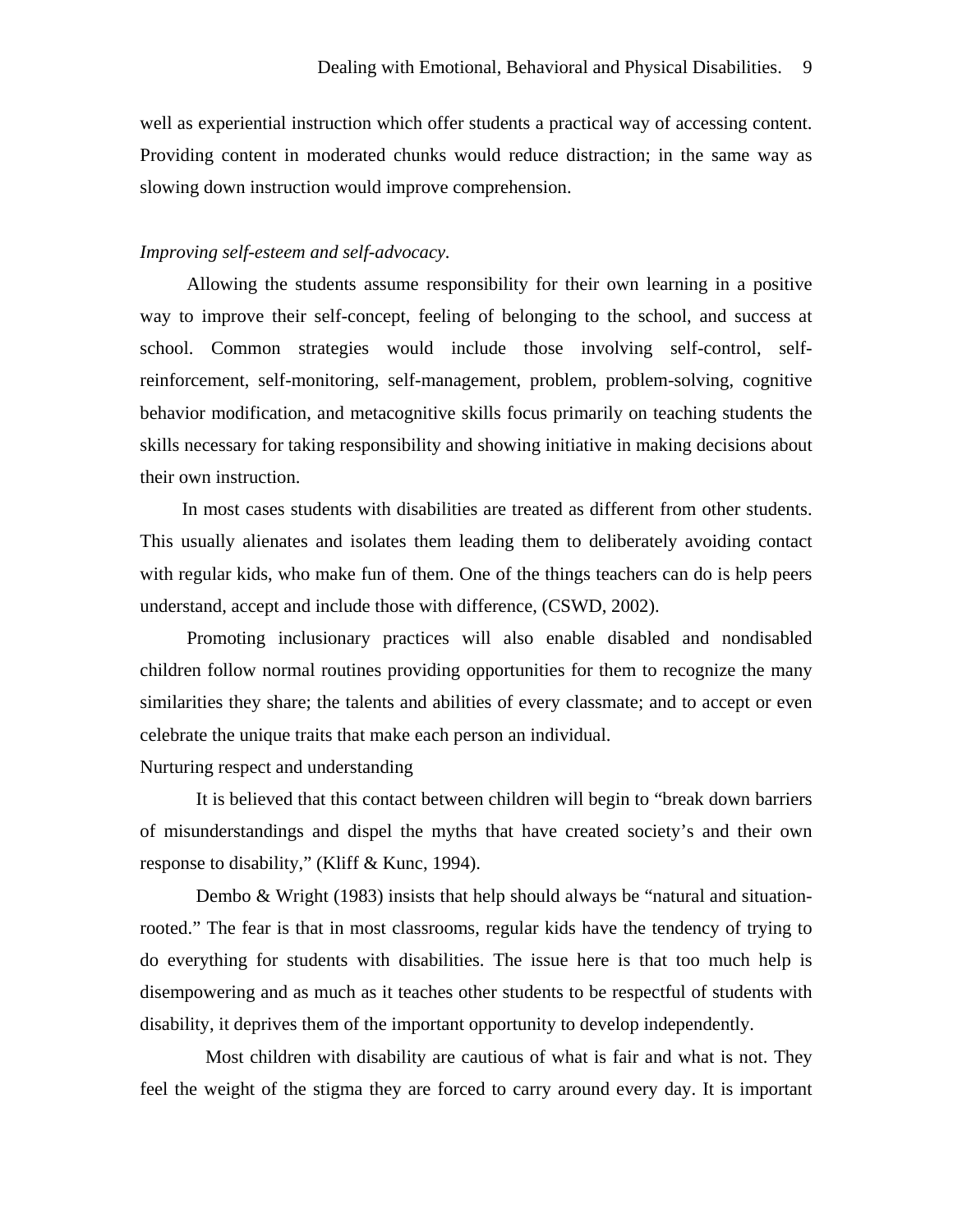that teachers insist on behaviors and practices, especially from their peers, to alleviate the feeling that they are disregarded, isolated, rejection etc.

 Venn (1989) warns that we must take care not to inadvertently reinforce the notion that those with disabilities are objects of pity. Talking to kids about the effects of segregation or even getting them role-play situations like "what it's like to be blind?" may unintentionally result in more distance and a greater sense of fundamental 'otherness.'

#### *The IEP Meeting*

 The meeting started with the completing of demographic forms. The form collected data on name, age, grade, school district, primary language of communication and an indication of the education decision maker, case manager information, date of meeting and projected day of the next day of review. Present were a parent, IEP Case Manager, two general education teachers, a Special Education teacher, a school counselor and a translator.

 The teachers presented a picture of the child's present level of academic achievement and functional performance. The concentration was in areas where the child's apparent disability affected his involvement and progress in the general curriculum as well as his social behavior. The two classroom teachers provided input by supplying information on the strengths of the child; changes in the current functioning of the child since the initial IEP; a review; a summary of his most recent degree of success.

 The IEP meeting provided a forum for all parties to listen to information from each other and an opportunity for the parent to share information about her child. Teachers were also able to share their thoughts, concerns and recommendations. It presented the parents the opportunity to exercise their rights of determining or taking decisions about their child.